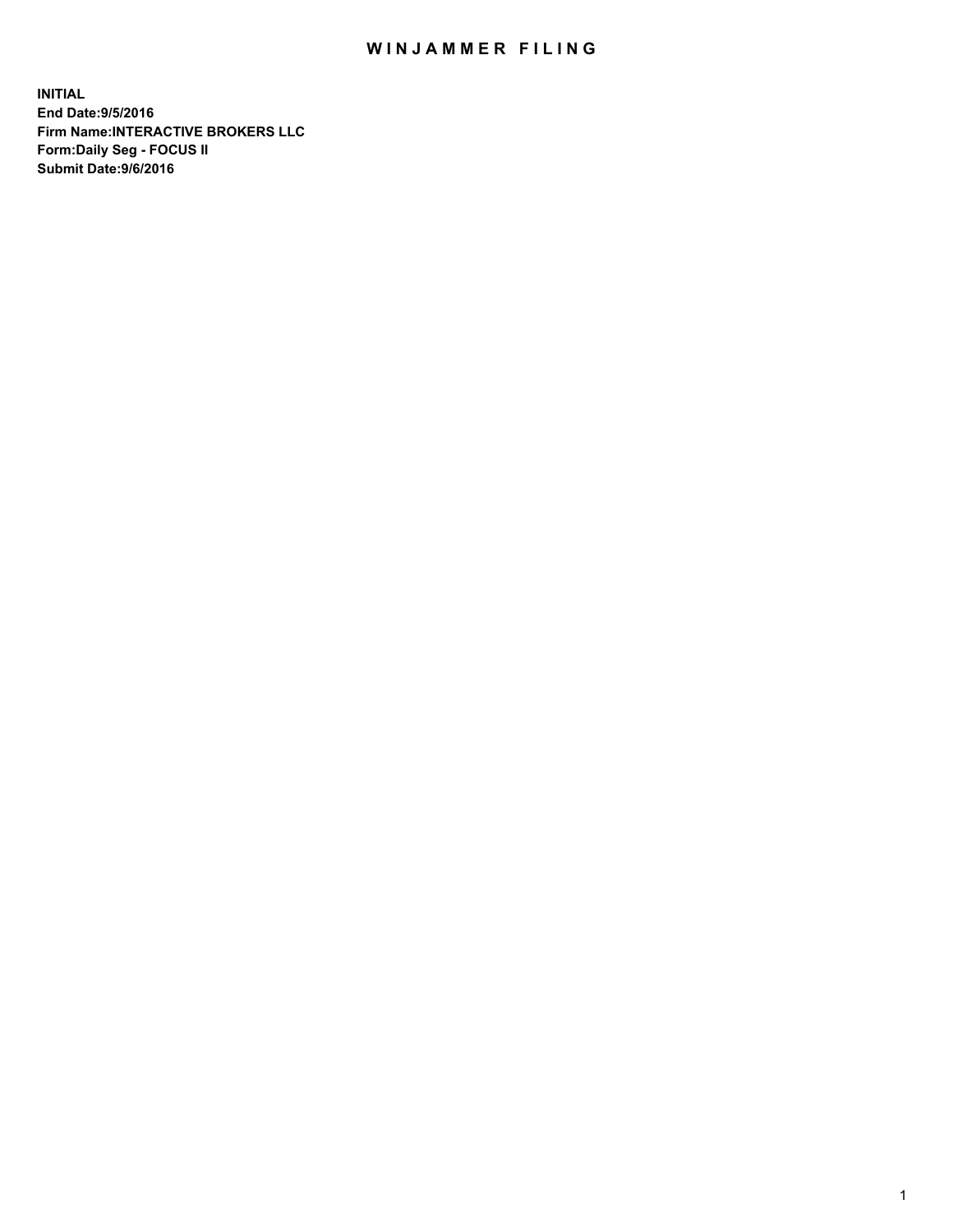## **INITIAL End Date:9/5/2016 Firm Name:INTERACTIVE BROKERS LLC Form:Daily Seg - FOCUS II Submit Date:9/6/2016 Daily Segregation - Cover Page**

| Name of Company<br><b>Contact Name</b><br><b>Contact Phone Number</b><br><b>Contact Email Address</b>                                                                                                                                                                                                                          | <b>INTERACTIVE BROKERS LLC</b><br>James Menicucci<br>203-618-8085<br>jmenicucci@interactivebrokers.c<br>om |
|--------------------------------------------------------------------------------------------------------------------------------------------------------------------------------------------------------------------------------------------------------------------------------------------------------------------------------|------------------------------------------------------------------------------------------------------------|
| FCM's Customer Segregated Funds Residual Interest Target (choose one):<br>a. Minimum dollar amount: ; or<br>b. Minimum percentage of customer segregated funds required:%; or<br>c. Dollar amount range between: and; or<br>d. Percentage range of customer segregated funds required between:% and%.                          | $\overline{\mathbf{0}}$<br>$\overline{\mathbf{0}}$<br>155,000,000 245,000,000<br>00                        |
| FCM's Customer Secured Amount Funds Residual Interest Target (choose one):<br>a. Minimum dollar amount: ; or<br>b. Minimum percentage of customer secured funds required:%; or<br>c. Dollar amount range between: and; or<br>d. Percentage range of customer secured funds required between: % and %.                          | $\overline{\mathbf{0}}$<br>$\mathbf 0$<br>80,000,000 120,000,000<br>00                                     |
| FCM's Cleared Swaps Customer Collateral Residual Interest Target (choose one):<br>a. Minimum dollar amount: ; or<br>b. Minimum percentage of cleared swaps customer collateral required:% ; or<br>c. Dollar amount range between: and; or<br>d. Percentage range of cleared swaps customer collateral required between:% and%. | $\overline{\mathbf{0}}$<br>$\underline{\mathbf{0}}$<br>0 <sub>0</sub><br>0 <sub>0</sub>                    |

Attach supporting documents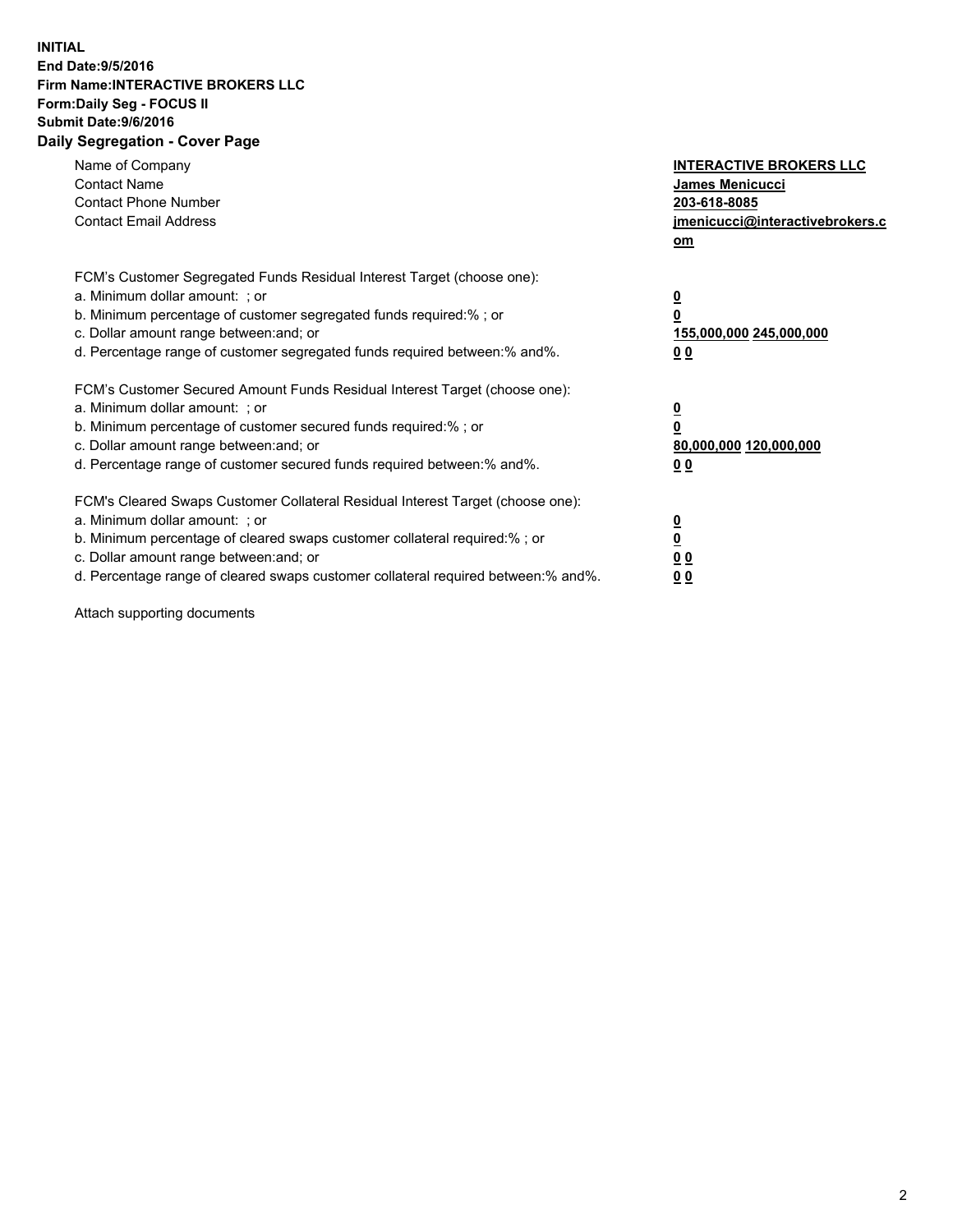## **INITIAL End Date:9/5/2016 Firm Name:INTERACTIVE BROKERS LLC Form:Daily Seg - FOCUS II Submit Date:9/6/2016 Daily Segregation - Secured Amounts**

|          | Foreign Futures and Foreign Options Secured Amounts                                                                                  |                                  |
|----------|--------------------------------------------------------------------------------------------------------------------------------------|----------------------------------|
|          | Amount required to be set aside pursuant to law, rule or regulation of a foreign                                                     | $0$ [7305]                       |
|          | government or a rule of a self-regulatory organization authorized thereunder                                                         |                                  |
| 1.       | Net ledger balance - Foreign Futures and Foreign Option Trading - All Customers                                                      |                                  |
|          | A. Cash                                                                                                                              | 366,395,452 [7315]               |
|          | B. Securities (at market)                                                                                                            | $0$ [7317]                       |
| 2.       | Net unrealized profit (loss) in open futures contracts traded on a foreign board of trade                                            | 16,477,057 [7325]                |
| 3.       | Exchange traded options                                                                                                              |                                  |
|          | a. Market value of open option contracts purchased on a foreign board of trade                                                       | 350,676 [7335]                   |
|          | b. Market value of open contracts granted (sold) on a foreign board of trade                                                         | -52,563 [7337]                   |
| 4.       | Net equity (deficit) (add lines 1.2. and 3.)                                                                                         | 383,170,622 [7345]               |
| 5.       | Account liquidating to a deficit and account with a debit balances - gross amount                                                    | <b>83,132</b> [7351]             |
|          | Less: amount offset by customer owned securities                                                                                     | 0 [7352] 83,132 [7354]           |
| 6.       | Amount required to be set aside as the secured amount - Net Liquidating Equity                                                       | 383,253,754 [7355]               |
|          | Method (add lines 4 and 5)                                                                                                           |                                  |
| 7.       | Greater of amount required to be set aside pursuant to foreign jurisdiction (above) or line                                          | 383,253,754 [7360]               |
|          | 6.                                                                                                                                   |                                  |
|          | FUNDS DEPOSITED IN SEPARATE REGULATION 30.7 ACCOUNTS                                                                                 |                                  |
| 1.       | Cash in banks                                                                                                                        |                                  |
|          | A. Banks located in the United States                                                                                                | 7,000,000 [7500]                 |
|          | B. Other banks qualified under Regulation 30.7                                                                                       | 0 [7520] 7,000,000 [7530]        |
| 2.       | Securities                                                                                                                           |                                  |
|          | A. In safekeeping with banks located in the United States                                                                            | 413,785,220 [7540]               |
|          | B. In safekeeping with other banks qualified under Regulation 30.7                                                                   | 0 [7560] 413,785,220 [7570]      |
| 3.       | Equities with registered futures commission merchants                                                                                |                                  |
|          | A. Cash                                                                                                                              | $0$ [7580]                       |
|          | <b>B.</b> Securities                                                                                                                 | $0$ [7590]                       |
|          | C. Unrealized gain (loss) on open futures contracts                                                                                  | $0$ [7600]                       |
|          | D. Value of long option contracts                                                                                                    | $0$ [7610]                       |
|          | E. Value of short option contracts                                                                                                   | 0 [7615] 0 [7620]                |
| 4.       | Amounts held by clearing organizations of foreign boards of trade                                                                    |                                  |
|          | A. Cash                                                                                                                              | $Q$ [7640]                       |
|          | <b>B.</b> Securities                                                                                                                 | $0$ [7650]                       |
|          | C. Amount due to (from) clearing organization - daily variation                                                                      | $0$ [7660]                       |
|          | D. Value of long option contracts                                                                                                    | $0$ [7670]                       |
|          | E. Value of short option contracts                                                                                                   | 0 [7675] 0 [7680]                |
| 5.       | Amounts held by members of foreign boards of trade                                                                                   |                                  |
|          | A. Cash                                                                                                                              | 80,904,611 [7700]                |
|          | <b>B.</b> Securities                                                                                                                 | $0$ [7710]                       |
|          | C. Unrealized gain (loss) on open futures contracts                                                                                  | 3,631,173 [7720]                 |
|          | D. Value of long option contracts                                                                                                    | 350,662 [7730]                   |
|          | E. Value of short option contracts                                                                                                   | -52,561 [7735] 84,833,885 [7740] |
| 6.<br>7. | Amounts with other depositories designated by a foreign board of trade                                                               | $0$ [7760]                       |
| 8.       | Segregated funds on hand                                                                                                             | $0$ [7765]                       |
| 9.       | Total funds in separate section 30.7 accounts<br>Excess (deficiency) Set Aside for Secured Amount (subtract line 7 Secured Statement | 505,619,105 [7770]               |
|          | Page 1 from Line 8)                                                                                                                  | 122,365,351 [7380]               |
| 10.      | Management Target Amount for Excess funds in separate section 30.7 accounts                                                          | 80,000,000 [7780]                |
| 11.      | Excess (deficiency) funds in separate 30.7 accounts over (under) Management Target                                                   | 42,365,351 [7785]                |
|          |                                                                                                                                      |                                  |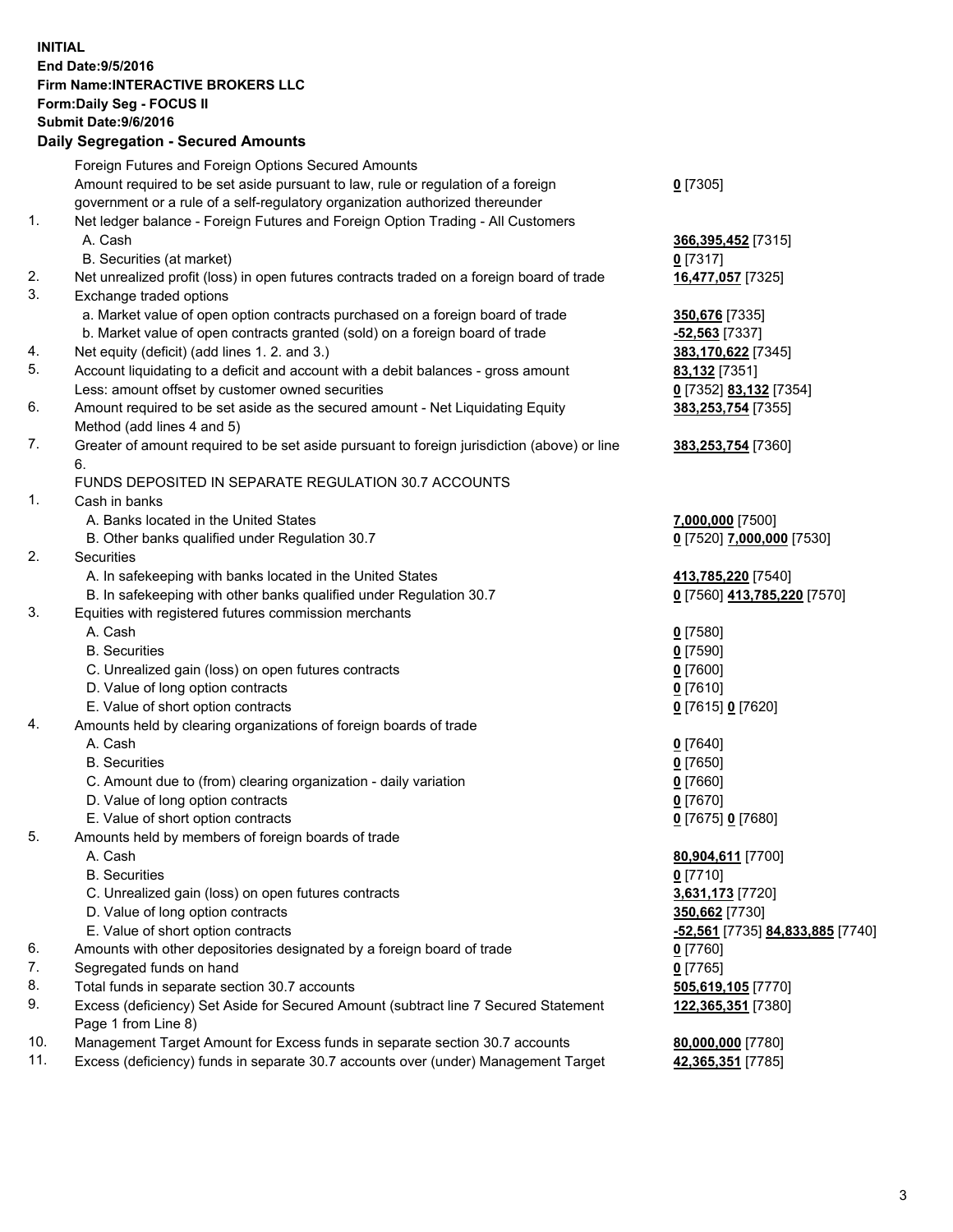**INITIAL End Date:9/5/2016 Firm Name:INTERACTIVE BROKERS LLC Form:Daily Seg - FOCUS II Submit Date:9/6/2016 Daily Segregation - Segregation Statement** SEGREGATION REQUIREMENTS(Section 4d(2) of the CEAct) 1. Net ledger balance A. Cash **3,052,677,749** [7010] B. Securities (at market) **0** [7020] 2. Net unrealized profit (loss) in open futures contracts traded on a contract market **-95,112,413** [7030] 3. Exchange traded options A. Add market value of open option contracts purchased on a contract market **128,832,126** [7032] B. Deduct market value of open option contracts granted (sold) on a contract market **-181,836,703** [7033] 4. Net equity (deficit) (add lines 1, 2 and 3) **2,904,560,759** [7040] 5. Accounts liquidating to a deficit and accounts with debit balances - gross amount **189,775** [7045] Less: amount offset by customer securities **0** [7047] **189,775** [7050] 6. Amount required to be segregated (add lines 4 and 5) **2,904,750,534** [7060] FUNDS IN SEGREGATED ACCOUNTS 7. Deposited in segregated funds bank accounts A. Cash **46,670,998** [7070] B. Securities representing investments of customers' funds (at market) **1,992,699,255** [7080] C. Securities held for particular customers or option customers in lieu of cash (at market) **0** [7090] 8. Margins on deposit with derivatives clearing organizations of contract markets A. Cash **31,220,334** [7100] B. Securities representing investments of customers' funds (at market) **1,099,861,162** [7110] C. Securities held for particular customers or option customers in lieu of cash (at market) **0** [7120] 9. Net settlement from (to) derivatives clearing organizations of contract markets **-2,925,213** [7130] 10. Exchange traded options A. Value of open long option contracts **128,832,146** [7132] B. Value of open short option contracts **-181,836,748** [7133] 11. Net equities with other FCMs A. Net liquidating equity **0** [7140] B. Securities representing investments of customers' funds (at market) **0** [7160] C. Securities held for particular customers or option customers in lieu of cash (at market) **0** [7170] 12. Segregated funds on hand **0** [7150] 13. Total amount in segregation (add lines 7 through 12) **3,114,521,934** [7180] 14. Excess (deficiency) funds in segregation (subtract line 6 from line 13) **209,771,400** [7190] 15. Management Target Amount for Excess funds in segregation **155,000,000** [7194] **54,771,400** [7198]

16. Excess (deficiency) funds in segregation over (under) Management Target Amount Excess